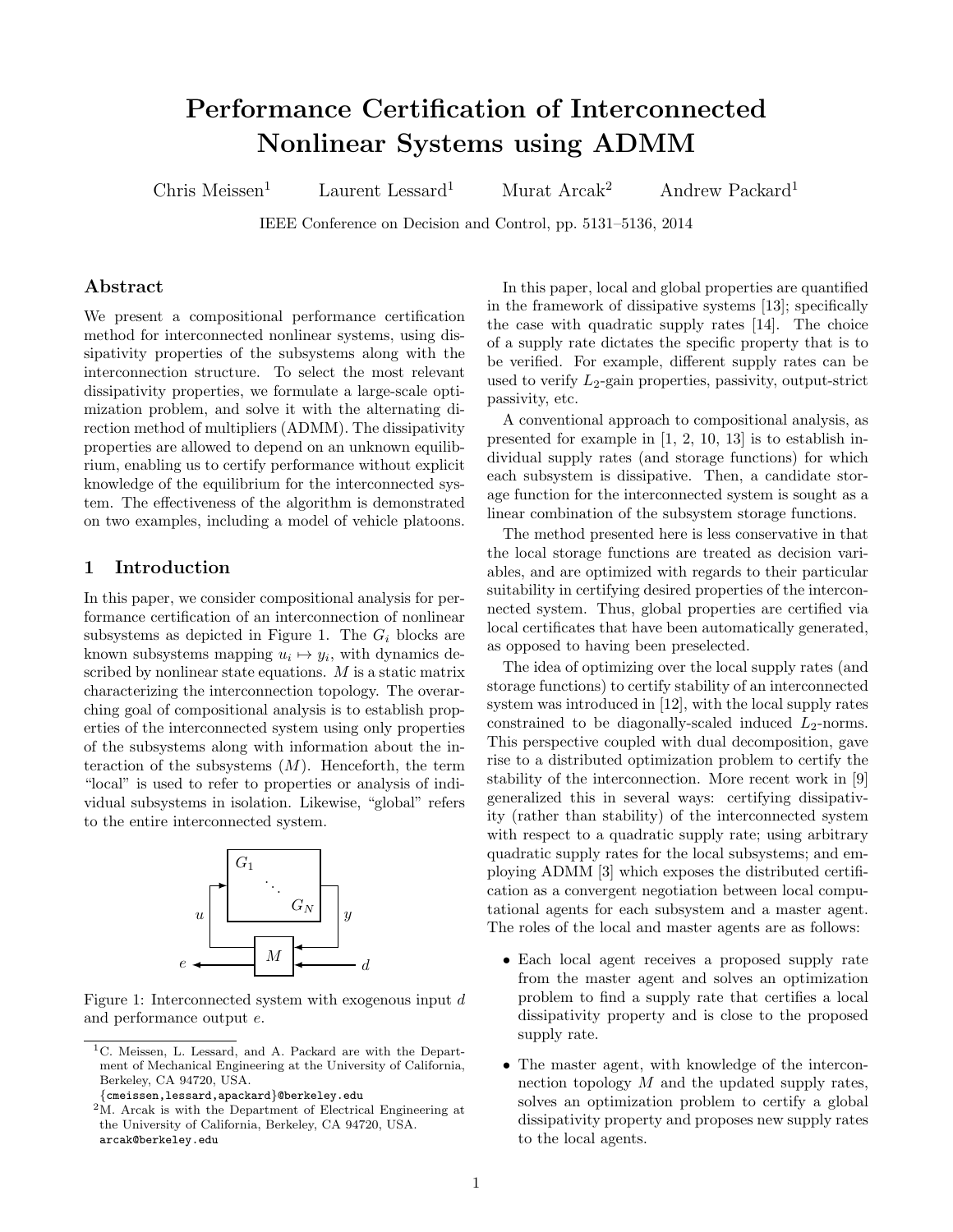In this paper, we continue along the direction proposed in [\[9\]](#page-5-6). Specifically, we apply this method to nonlinear subsystems using sum-of-squares (SOS) optimization and use the concept of equilibrium-independent dissipativity (EID) for interconnections where the equilibrium point itself is unknown.

### 2 Preliminaries

Dissipativity theory [\[13\]](#page-5-0). Consider a time-invariant, continuous-time dynamical system described by

<span id="page-1-0"></span>
$$
\begin{aligned}\n\dot{x}(t) &= f(x(t), u(t)), & f(0,0) &= 0\\
y(t) &= h(x(t), u(t)), & h(0,0) &= 0\n\end{aligned} \tag{1}
$$

with  $x(t) \in \mathbb{R}^n$ ,  $u(t) \in \mathbb{R}^m$ , and  $y(t) \in \mathbb{R}^p$ . A supply rate is a function  $w : \mathbb{R}^m \times \mathbb{R}^p \to \mathbb{R}$ . A system of the form  $(1)$  is *dissipative* with respect to a supply rate w if there exists a differentiable and nonnegative function  $V:\mathbb{R}^n\to\mathbb{R}_+$  such that

$$
\nabla V(x)^{\mathsf{T}} f(x, u) - w(u, y) \le 0 \tag{2}
$$

for all  $x \in \mathbb{R}^n$ ,  $u \in \mathbb{R}^m$ , and  $y = h(x, u)$ . Equation [\(2\)](#page-1-1) is referred to as the Dissipation Inequality Equation (DIE) and  $V$  as a *storage function*.

Equilibrium independent dissipativity [\[7\]](#page-5-8). EID can be used to analyze systems where the equilibrium point depends nontrivially on the system input. Consider a system of the form

<span id="page-1-2"></span>
$$
\begin{aligned} \dot{x}(t) &= f(x(t), u(t)) \\ y(t) &= h(x(t), u(t)) \end{aligned} \tag{3}
$$

such that for each equilibrium point  $x^* \in \mathbb{R}^n$  there exists a unique  $u^* \in \mathbb{R}^m$  such that  $f(x^*, u^*) = 0$ . The equilibrium state-input map is then defined as

$$
k_u(x): \mathbb{R}^n \to \mathbb{R}^m
$$
 such that  $u^* = k_u(x^*)$ 

and the equilibrium state-output map is defined as

$$
k_y(x): \mathbb{R}^n \to \mathbb{R}^p
$$
 such that  $y^* = k_y(x^*) = h(x^*, k_u(x^*))$ 

A system of the form [\(3\)](#page-1-2) is EID with respect to the supply rate,  $w$ , if there exists a nonnegative storage function,  $V : \mathbb{R}^{2n} \to \mathbb{R}_+$ , such that  $V(x^*, x^*) = 0$  and

$$
\nabla_x V(x, x^*)^{\mathsf{T}} f(x, u) - w(u - u^*, y - y^*) \le 0 \qquad (4)
$$

for all equilibrium points  $x^*$ , and for all  $x \in \mathbb{R}^n$  and  $u \in \mathbb{R}^m$  where  $y = h(x, u), y^* = k_y(x^*)$ , and  $u^* = k_u(x^*)$ .

Note that the definition given here is slightly different than in [\[7\]](#page-5-8) and follows the convention in [\[4\]](#page-5-9) and [\[5\]](#page-5-10). We assume the existence of an equilibrium state-input map whereas in [\[7\]](#page-5-8) it is assumed that an *equilibrium input*state map exists. Our definition allows systems such as an integrator to be EID.

**SOS programming.** Let  $\mathbb{R}[x]$  be the set of all polynomials in x with real coefficients.  $\Sigma[x] := {\pi \in \mathbb{R}[x] : \pi =$  $\pi_1^2 + \cdots + \pi_n^2$ ,  $\pi_1, \ldots, \pi_n \in \mathbb{R}[x]$  is the subset of  $\mathbb{R}[x]$ containing the SOS polynomials. A polynomial,  $p(x)$ , being a sum of squares polynomial is equivalent to the existence of a positive semidefinite matrix Q such that

$$
p(x) = m(x)^{\mathsf{T}} Q m(x) \tag{5}
$$

for a properly chosen vector of monomials,  $m(x)$ . Therefore checking the nonnegativity of a polynomial can be relaxed to a SOS program and then solved as a semidefinite program (SDP).

**Polynomial dynamics.** Suppose that  $f$  and  $h$  in [\(1\)](#page-1-0) are polynomials. Then, certification of dissipativity of the system with respect to a polynomial supply rate  $w$ can be relaxed to a SOS feasibility program:

<span id="page-1-5"></span><span id="page-1-4"></span>
$$
V(x) \in \Sigma[x]
$$
  
- $\nabla V(x)$ <sup>T</sup>  $f(x, u) + w(u, y) \in \Sigma[x, u]$  (6)

<span id="page-1-1"></span>Similarly, certification of EID for polynomial systems can be relaxed to a SOS feasibility program [\[7\]](#page-5-8):

$$
V(x, x^*) \in \Sigma[x, x^*]
$$

$$
r(x, x^*, u, u^*) \in \mathbb{R}[x, u, x^*, u^*]
$$

$$
-\nabla_x V(x, x^*)^{\mathsf{T}} f(x, u) + w(u - u^*, y - y^*)
$$

$$
+ r(x, x^*, u, u^*) f(x^*, u^*) \in \Sigma[x, u, x^*, u^*]
$$
(7)

Thus, for polynomial dynamics, a storage function that satisfies  $(2)$  or  $(4)$  can be found by solving  $(6)$  or  $(7)$ , respectively.

Rational polynomial dynamics. Suppose for each state variable  $x_i$  the associated system dynamics  $f_i$  are described by rational polynomials of the form

$$
f_i(x, u) = \frac{p_i(x, u)}{q_i(x, u)}
$$
 for all  $i = 1, ..., n$  (8)

where  $p_i \in \mathbb{R}[x, u]$  and  $q_i - \epsilon \in \Sigma[x, u]$  for some positive  $\epsilon$ . Then, certifying dissipativity of the system with respect to a polynomial supply rate  $w$  can be relaxed to a SOS feasibility program:

<span id="page-1-6"></span><span id="page-1-3"></span>
$$
V(x) \in \Sigma[x]
$$
  

$$
-\sum_{i=1}^{n} \nabla_{x_i} V(x) p_i(x, u) \prod_{j \neq i} q_j(x, u)
$$
  

$$
+\prod_{i=1}^{n} q_i(x, u) w(u, y) \in \Sigma[x, u]
$$
  
(9)

Thus, for rational polynomial dynamics, a storage function satisfying [\(9\)](#page-1-6) can be found by solving [\(2\)](#page-1-1). Similarly, to the polynomial case, certification of EID for rational polynomial systems can also be formulated as an SOS feasibility program.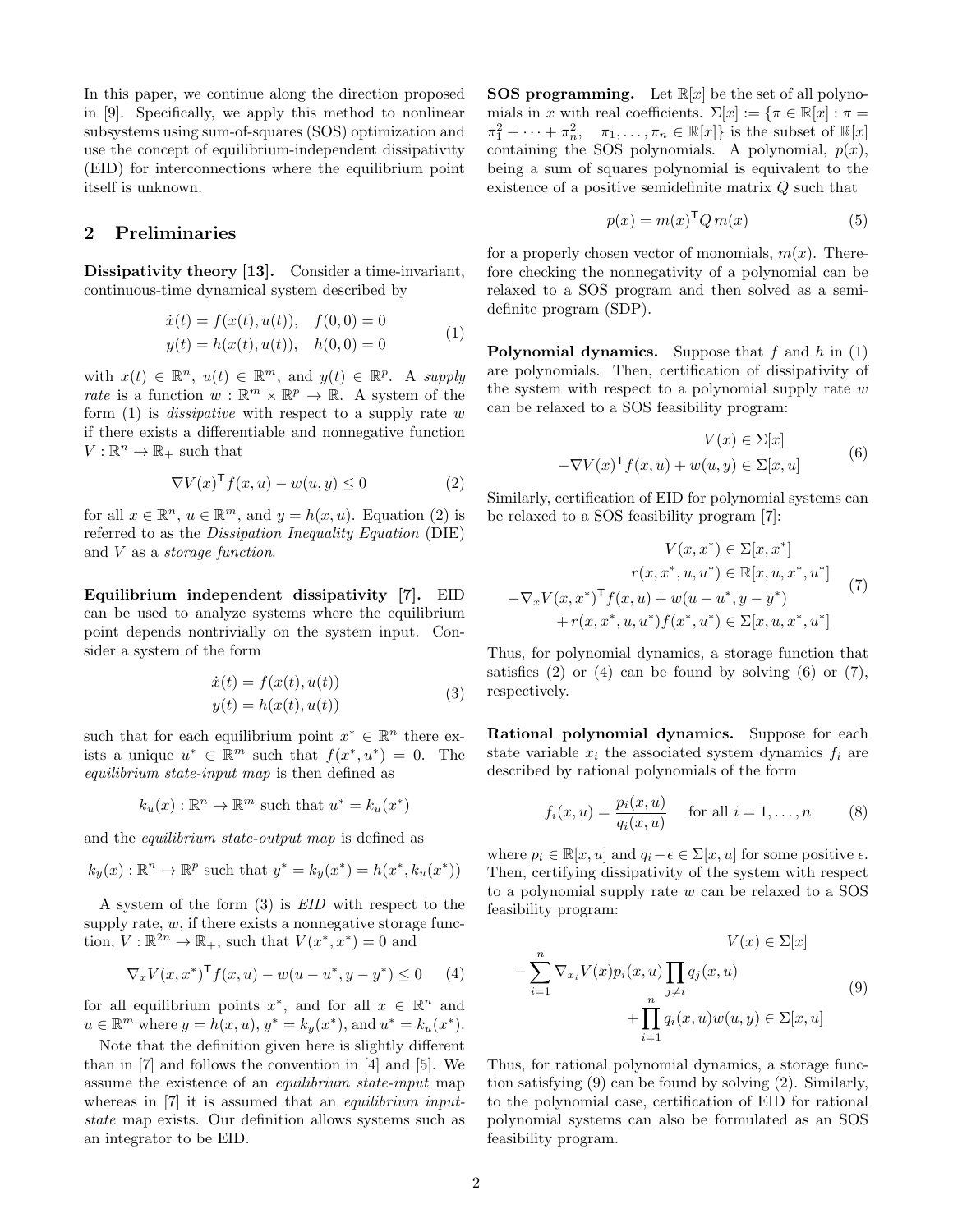#### 3 Problem statement

Consider the interconnected system in Figure [1](#page-0-0) which consists of  $N$  known subsystems,  $G_i$ , with a known, static interconnection  $M \in \mathbb{R}^{m \times p}$ . Therefore,

$$
\begin{bmatrix} u \\ e \end{bmatrix} = M \begin{bmatrix} y \\ d \end{bmatrix} \tag{10}
$$

and each  $G_i$  has dynamics of the form  $(1)$  and is characterized by a local state vector  $x_i$ . We assume that the interconnected system is well-posed, meaning that for any  $d \in L_{2e}$ , and any initial condition  $x_0$  there exists unique  $e, u, y \in L_{2e}$  that causally depend on d. We assume there exists an equilibrium point  $x^*$  for which there is a unique  $u^* = k_u(x^*), y^* = k_y(x^*), \text{ and } e^* = M_{21}y^*.$ 

We assume that the global and local supply rates are quadratic forms. The global supply rate is given by

$$
\begin{bmatrix} d \\ e - e^* \end{bmatrix}^{\mathsf{T}} W \begin{bmatrix} d \\ e - e^* \end{bmatrix}
$$
 (11)

and the local supply rates are

$$
\begin{bmatrix} u_i - u_i^* \\ y_i - y_i^* \end{bmatrix}^\mathsf{T} X_i \begin{bmatrix} u_i - u_i^* \\ y_i - y_i^* \end{bmatrix}
$$
 (12)

Here,  $W$  is give as part of the problem specification, and the  $X_i$  are real symmetric matrix decision variables. To certify the desired global dissipativity from local EID properties, we pose an optimization problem of the form

$$
\begin{array}{ll}\n\text{minimize} & 0 \\
\text{X}_{1:N} & \\
\text{subject to} & X_i \in \mathcal{L}_i \quad \text{for } i = 1, \dots, N \\
& (X_1, \dots, X_N) \in \mathcal{G}\n\end{array} \tag{13}
$$

where each  $\mathcal{L}_i$  constraint is *local* because it involves only the local supply rate  $X_i$ . The G constraint is global because it involves all the supply rates.

Before defining the  $\mathcal{L}_i$  and  $\mathcal G$  sets, we first introduce the following conformal block partitions

$$
W = \begin{bmatrix} W_{11} & W_{12} \\ W_{21} & W_{22} \end{bmatrix}, \qquad X_i = \begin{bmatrix} X_i^{11} & X_i^{12} \\ X_i^{21} & X_i^{22} \end{bmatrix}
$$

and the following block-diagonal matrices

$$
X^{jk} = \begin{bmatrix} X_1^{jk} & & \\ & \ddots & \\ & & X_N^{jk} \end{bmatrix}
$$
 for all  $j, k \in \{1, 2\}$ 

Recall that W is given while  $X_1, \ldots, X_N$  are to be found. The local and global sets are then defined as follows.

$$
\mathcal{L}_i := \left\{ X_i \middle| \text{ the } i\text{-th subsystem is EID w.r.t } \text{the supply rate } \begin{bmatrix} u_i - u_i^* \\ y_i - y_i^* \end{bmatrix}^\mathsf{T} X_i \begin{bmatrix} u_i - u_i^* \\ y_i - y_i^* \end{bmatrix} \right\} \qquad (14)
$$

$$
G := \left\{ X_{1:N} \middle| \sum_{i=1}^{N} H_i X_i H_i^{\mathsf{T}} - H_0 W H_0^{\mathsf{T}} \preceq 0 \right\} \tag{15}
$$

Here, the constant matrices  $H_0, \ldots, H_N$  are defined such that the following identity holds.

$$
\sum_{i=1}^{N} H_i X_i H_i^{\mathsf{T}} - H_0 W H_0^{\mathsf{T}} =
$$
\n
$$
\begin{bmatrix} M \\ I \end{bmatrix}^{\mathsf{T}} \begin{bmatrix} X^{11} & 0 & X^{12} & 0 \\ 0 & -W_{22} & 0 & -W_{21} \\ X^{21} & 0 & X^{22} & 0 \\ 0 & -W_{12} & 0 & -W_{11} \end{bmatrix} \begin{bmatrix} M \\ I \end{bmatrix} (16)
$$

In [\[9\]](#page-5-6) it was shown that if each subsystem is dissipative with respect to a supply rate,  $X_i$ , and that  $(X_1, \ldots, X_N) \in \mathcal{G}$  then the interconnected system is dissipative with respect to the global supply rate  $W$ . This result extends directly to the EID case: if the subsystems are EID and the global constraint is satisfied then the interconnected system is dissipative.

The benefit of the formulation in [\(13\)](#page-2-0) is that the local constraints only depend on the supply rate and storage function for the associated subsystem, so they can be checked separately and in parallel. The global constraint is an LMI that depends on all the supply rates, but does not depend on the storage functions.

Note that our approach seeks a global storage function that is additively separable in the subsystem states. Therefore, it is potentially conservative compared to searching for a storage function that is not separable.

## <span id="page-2-0"></span>4 ADMM

In [\[9\]](#page-5-6) we demonstrated that ADMM [\[3\]](#page-5-7) could be used to decompose and solve [\(13\)](#page-2-0) reliably and efficiently. This method allows us to solve the individual subproblems, which require searching for a potentially high order storage function, in parallel.

ADMM can be used to solve problems of the form

<span id="page-2-1"></span>
$$
\begin{array}{ll}\text{minimize} & f(x) + g(z) \\ \text{subject to} & Ax + Bz = c \end{array} \tag{17}
$$

where  $x$  and  $z$  are vector decision variables. ADMM is guaranteed to converge if  $f$ ,  $q$  are closed, proper, and convex, and the Lagrangian has a saddle point [\[3\]](#page-5-7).

Our problem [\(13\)](#page-2-0) may be put into the form of [\(17\)](#page-2-1) by defining the following indicator functions:

$$
\mathbb{I}_{\mathcal{L}_i}(X_i) := \begin{cases} 0 & X_i \in \mathcal{L}_i \\ \infty & \text{otherwise} \end{cases}
$$

$$
\mathbb{I}_{\mathcal{G}}(X_{1:N}) := \begin{cases} 0 & (X_1, \dots, X_N) \in \mathcal{G} \\ \infty & \text{otherwise} \end{cases}
$$

Then [\(13\)](#page-2-0) may be written equivalently as

$$
\begin{array}{ll}\n\text{minimize} & \sum_{i=1}^{N} \mathbb{I}_{\mathcal{L}_i}(X_i) + \mathbb{I}_{\mathcal{G}}(Z_1, \dots, Z_N) \\
\text{subject to} & X_i - Z_i = 0 \quad \text{for } i = 1, \dots, N\n\end{array}
$$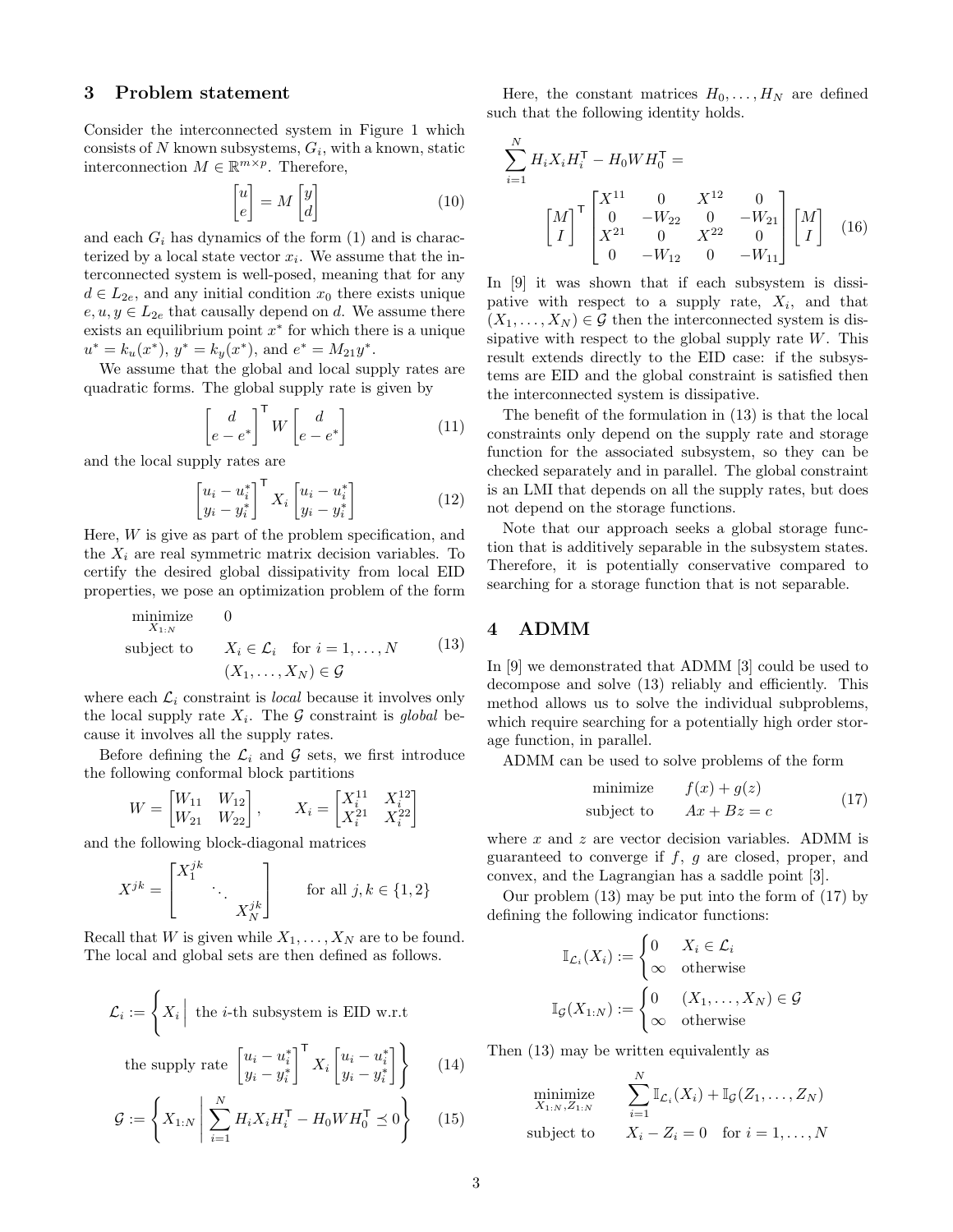so that it is in the canonical form [\(17\)](#page-2-1). The first term in the objective and the constraints are separable for each subsystem, so the ADMM update takes on the following parallelized form [\[3\]](#page-5-7).

1. X-updates: for each  $i$ , solve the local problem:

$$
X_i^{k+1} = \underset{X \in \mathcal{L}_i}{\arg \min} \| X - Z_i^k + U_i^k \|_F^2
$$

2. Z-update: if  $(X_1^{k+1},...,X_N^{k+1}) \in G$ , then we have found a solution to [\(13\)](#page-2-0), so terminate the algorithm. Otherwise, solve the global problem:

$$
Z_{1:N}^{k+1} = \underset{Z_{1:N} \in \mathcal{G}}{\arg \min} \left\| \sum_{i=1}^{N} (X_i^{k+1} - Z_i + U_i^k) \right\|_F^2
$$

3. U-update: update U and return to step 1.

$$
U_i^{k+1} = X_i^{k+1} - Z^{k+1} + U_i^k
$$

#### 5 Examples

The first example we present demonstrates the scalability and reliability of this approach for certifying performance of large nonlinear systems. The second example is based on the model of vehicle platoons used in [\[4\]](#page-5-9) and [\[5\]](#page-5-10).

A large-scale polynomial system The system consists of  $N$ , 2-state subsystems that share a common dynamical structure, modified from [\[8\]](#page-5-11), but with different parameters defining each subsystem. An individual subsystem,  $H$ , has 2 states and is described by

$$
\dot{x}_1 = x_2
$$
  
\n
$$
H: \quad \dot{x}_2 = \frac{-ax_2 - bx_1^3 + u}{1 + cx_2^2}
$$
 (18)  
\n
$$
y = x_2
$$

where  $a, b, c > 0$  are parameters of the subsystem. The positive-definite storage function  $V(x) := \frac{ab}{2}x_1^4 + \frac{ac}{2}x_2^4 +$  $ax_2^2$  and the supply rate  $w(u, y) := u^2 - a^2 y^2$  certify that the  $L_2$ -gain of H is bounded by  $a^{-1}$ .

Clearly, any well-posed interconnection involving many instances of these systems, along with an interconnection matrix whose spectral norm is less than a results in a dynamical systems whose  $L_2$  gain is less than 1. Armed with this insight, the following steps were used to construct examples of large-scale interconnected systems:

- 1. Choose  $\{a_i, b_i, c_i\}_{i=1}^N$  uniformly distributed in  $(1, 2) \times (0, 1) \times (0.5, 2)$ . These constitute the parameters of system  $H_i$ . Denote  $\gamma := \max_i a_i^{-1}$ .
- 2. Draw each entry of  $S \in \mathbb{R}^{(N+d)\times(N+d)}$  from a standard normal distribution. Overlay a desired sparsity pattern by selectively zeroing out particular entries.
- 3. Compute  $\beta := \inf_B \overline{\sigma}(BSB^{-1})$  where  $B =$ diag $(b_1, \ldots, b_N, I_d)$ ,  $b \in \mathbb{R}^N_{++}$ . Redefine  $S := \frac{0.99}{\gamma \beta} S$ to ensure that its spectral norm is less than  $\gamma$ .
- 4. Choose random nonzero, diagonal scalings  $\Psi =$  $diag(\Psi_1, \ldots, \Psi_N)$  and  $\Phi = diag(\Phi_1, \ldots, \Phi_N)$ .
- 5. Define  $G_i := \Phi_i H_i \Psi_i$ , and

$$
M:=\left[\begin{array}{cc} \Psi^{-1} & 0 \\ 0 & I_d \end{array}\right]S\left[\begin{array}{cc} \Phi^{-1} & 0 \\ 0 & I_d \end{array}\right]
$$

Figure [2](#page-3-0) below illustrates the interconnection whose (simplicity is now masked by the scalings) that the algorithm must attempt to certify.

<span id="page-3-0"></span>

Figure 2: Scaling of the interconnected system of Figure [1](#page-0-0) that leaves the closed-loop map unchanged.

We generated 100 random instances of the interconnected system described above, each with  $N = 100$ . The  $SOS/ADMM$  algorithm was used to certify the  $L_2$ -gain of the interconnected system is less than or equal to 1 for each instance. Figure [3](#page-3-1) shows that the algorithm succeeded for all 100 tests, requiring at most 48 iterations and less than 15 iterations for 90% of the tests.

<span id="page-3-1"></span>

Figure 3: Cumulative plot displaying the fraction of 100 total tests that required at most a given number of iterations to certify the  $L_2$ -gain property of the interconnected system.

Vehicle platooning. In this example we analyze the  $L_2$ -gain properties of a vehicle platoon model. Each vehicle measures its distance to a subset of vehicles (indicated by dashed lines), and adjusts its throttle according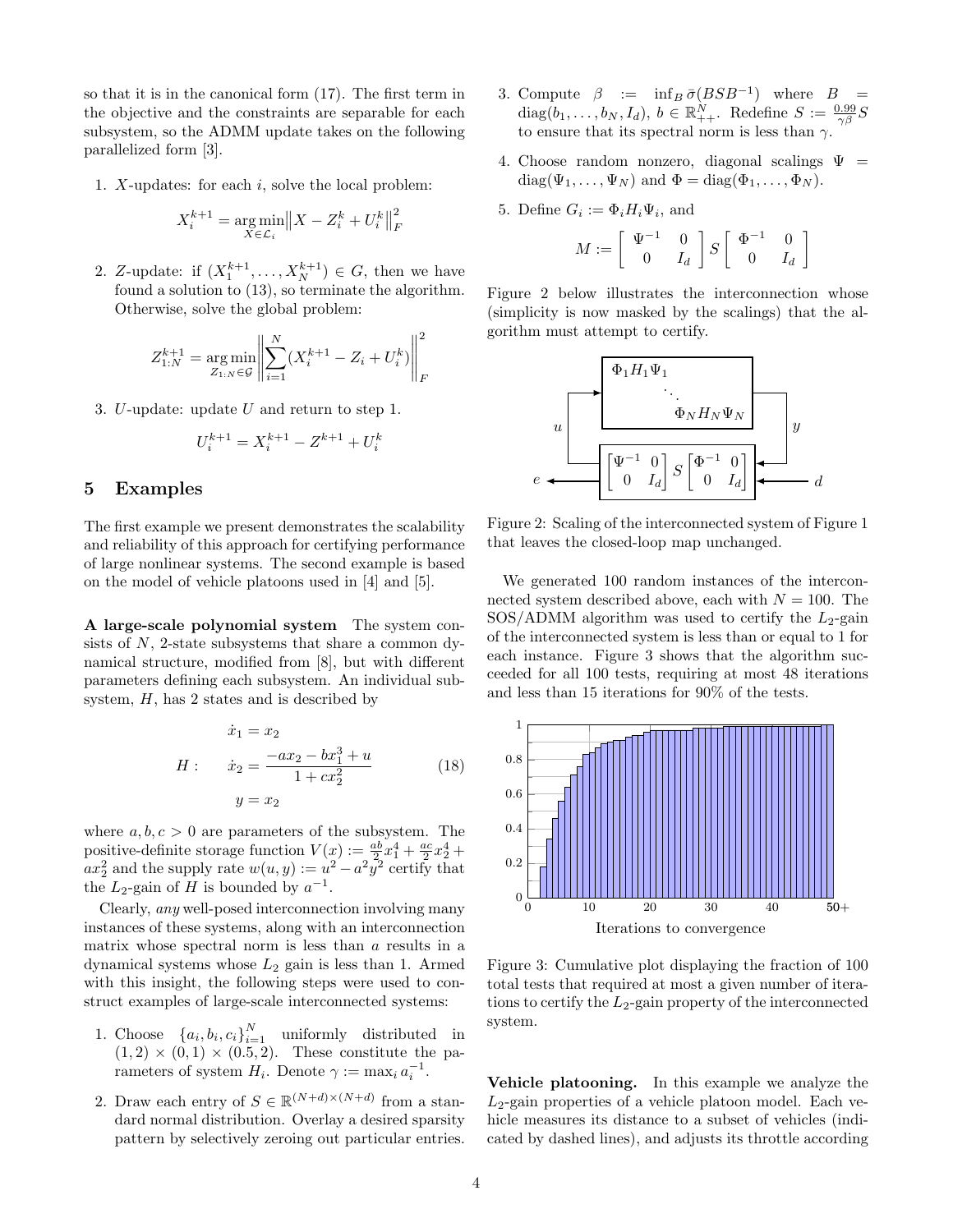to some control law. A possible configuration is shown in Figure [4.](#page-4-0) We would like to certify that under a broad range of control law choices and measurement topologies, bounds on the  $L_2$ -gain properties can be certified. For the purpose of this example, we ignore vehicle collisions.

<span id="page-4-0"></span>

Figure 4: Vehicle platoon example. Each vehicle measures the relative distance of all vehicles connected to it by a dotted line.

Consider N vehicles in a platoon. The dynamics of the  $i<sup>th</sup>$  vehicle are described by

$$
\Sigma_i: \quad \begin{array}{l}\n\dot{v}_i = -v_i + v_i^{\text{nom}} + u_i \\
y_i = v_i\n\end{array} \quad i = 1, \dots, N
$$

where  $v_i(t)$  is the vehicle velocity and  $v_i^{\text{nom}}$  is a nominal velocity. In the absence of a control input  $u_i(t)$ , each vehicle eventually tends to its nominal velocity.

Each vehicle uses the relative distance between itself and a subset of the other vehicles to control its velocity. The subsets are represented by a connected, bidirectional, acyclic graph with L links interconnecting the N vehicles. In Figure [4,](#page-4-0) the links are shown as dotted lines. Letting  $p_{\ell}$  be the relative displacement between the vehicles connected by link  $\ell$  then  $\dot{p}_\ell = v_i - v_j$  where  $x_i$  is the leading node and  $x_j$  is the trailing node. We define  $D \in \mathbb{R}^{N \times L}$  as

$$
D_{i\ell} = \begin{cases} 1 & \text{if } i \text{ is the leading node of edge } \ell \\ -1 & \text{if } i \text{ is the trailing node of edge } \ell \\ 0 & \text{otherwise} \end{cases}
$$

Thus, D maps the individual velocities of the vehicles to the relative velocity across each link. That is,  $\dot{p} = D^{\mathsf{T}}v$ .

Control strategies for velocity regulation of the platoon were presented and analyzed in [\[4,](#page-5-9) [5\]](#page-5-10). We will consider a general set of control strategies that encompasses those presented in [\[4,](#page-5-9) [5\]](#page-5-10). Specifically, we will analyze control laws of the form

$$
u_i = -\sum_{\ell=1}^L D_{i\ell} \phi_\ell(p_\ell)
$$

where  $\phi_{\ell} : \mathbb{R} \to \mathbb{R}$  is increasing and surjective, ensuring the existence of an equilibrium point [\[4\]](#page-5-9). Defining  $\Phi := \text{diag}(\phi_1, \ldots, \phi_L)$ , we may represent the system as the block diagram in Figure [5.](#page-4-1)

The map  $\Lambda$  from  $\dot{p}$  to  $\Phi(p)$ , indicated by a dashed box in Figure [5,](#page-4-1) is diagonal; each  $\dot{p}_\ell$  is separately integrated and then the corresponding  $\phi_{\ell}$  is applied. Thus, we may write  $\Lambda = \text{diag}(\Lambda_1, \ldots, \Lambda_L)$ , where  $\Lambda_{\ell}$  is described by

$$
\Lambda_{\ell}: \quad \begin{array}{l} \dot{p}_{\ell} = \eta_{\ell} \\ z_{\ell} = \phi_{\ell}(p_{\ell}) \end{array} \qquad \ell = 1, \ldots, L
$$

<span id="page-4-1"></span>

Figure 5: Block diagram of vehicle platoon dynamics.

where  $\eta_{\ell}$  is the input and  $z_{\ell}$  is the output. The interconnection structure may be transformed into the standard form of Figure [1](#page-0-0) by diagonally concatenating  $\Sigma := diag(\Sigma_1, \ldots, \Sigma_N)$  with  $\Lambda$ . The resulting block diagram is shown in Figure [6.](#page-4-2)

<span id="page-4-2"></span>

Figure 6: Transformation of Figure [5](#page-4-1) into the standard form shown in Figure [1.](#page-0-0)

Although an equilibrium  $(v^*, p^*)$  is guaranteed to exist its location depends on the unknown functions  $\phi_{\ell}$ . Thus, we will exploit the EID properties of the subsystems to establish the desired global property without explicit knowledge of the equilibrium. For each  $\Sigma_i$  subsystem, we may certify EID by solving an LMI since the dynamics are linear.

For each  $\Lambda_{\ell}$  subsystem, a SOS program to certify dissipativity would depend on the choice of the  $\phi_{\ell}$  function. However, it is not difficult to show that  $\Lambda_i$  is EID with respect to the following supply rate (also known as *equi*librium independent passivity).

<span id="page-4-3"></span>
$$
\begin{bmatrix} \eta_{\ell} - \eta_{\ell}^* \\ z_{\ell} - z_{\ell}^* \end{bmatrix}^{\mathsf{T}} \begin{bmatrix} 0 & 1 \\ 1 & 0 \end{bmatrix} \begin{bmatrix} \eta_{\ell} - \eta_{\ell}^* \\ z_{\ell} - z_{\ell}^* \end{bmatrix}
$$
 (19)

This property can be proven by using the storage function

$$
V_{\ell}(p_{\ell}) = 2 \int_{p_{\ell}^*}^{p_{\ell}} [\phi_{\ell}(\theta) - \phi_{\ell}(p_{\ell}^*)] d\theta \qquad (20)
$$

and the property  $(p_{\ell} - p_{\ell}^*)[\phi_{\ell}(p_{\ell}) - \phi_{\ell}(p_{\ell}^*)] \geq 0$  which follows because  $\phi_{\ell}$  is increasing. Therefore, instead of searching over supply rates for the  $\Lambda_{\ell}$  subsystems in the ADMM algorithm, we fix [\(19\)](#page-4-3) as the supply rate. Note that the ADMM algorithm does not require knowledge of the  $\phi_{\ell}$  functions or their equilibrium points; it is enough to know the supply rate [\(19\)](#page-4-3).

For the simulation, we used  $N = 20$ , and each vehicle's nominal velocity was randomly chosen. A linear topology